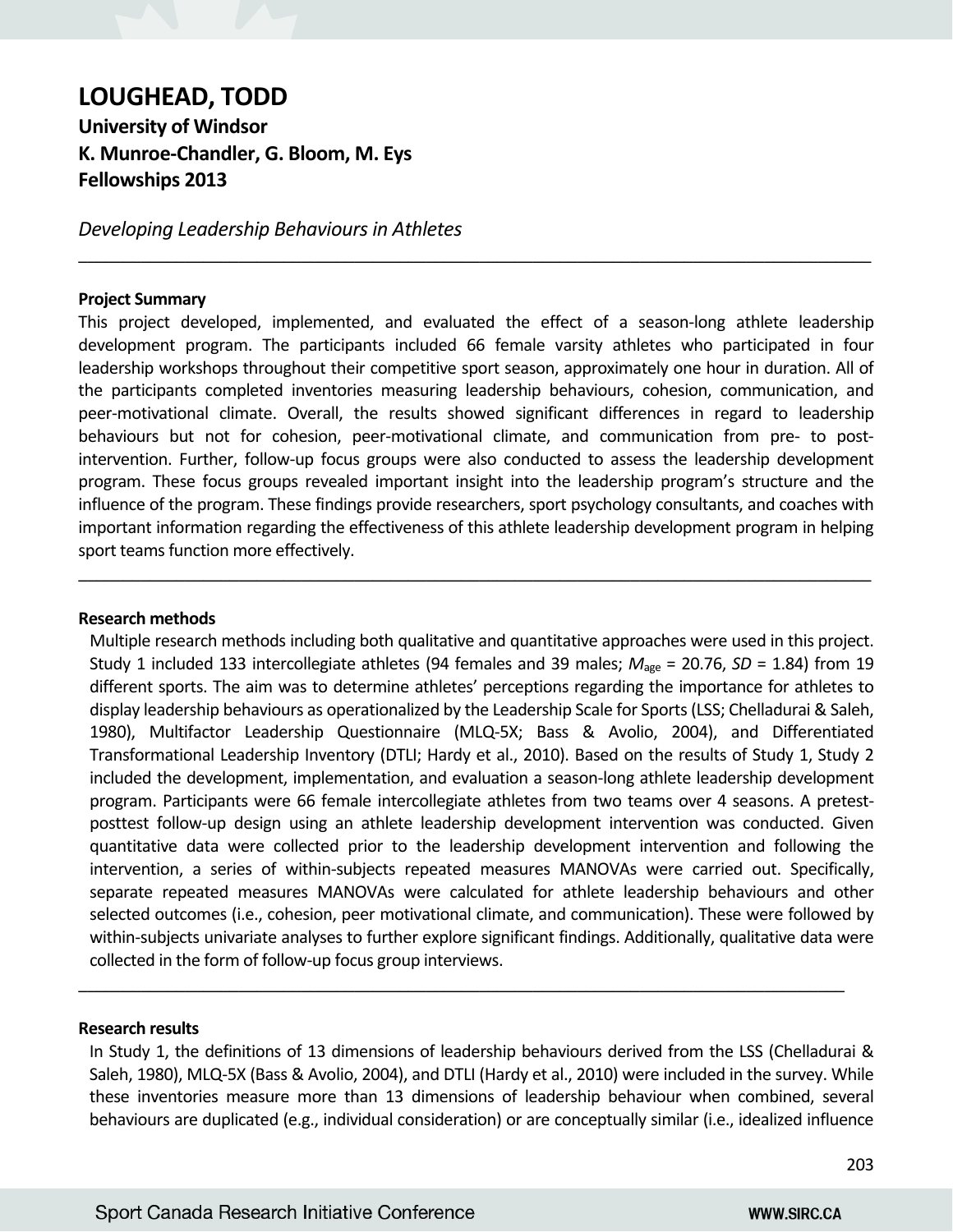and appropriate role model). Therefore, these leadership dimensions were combined in Study 1. The participants from this study believed that it was important for athlete leaders to exhibit 10 of the 13 leadership behaviours. The three leadership behaviours athletes rated as least important were more reactionary and authoritative in nature than those rated more favorably, which would be behaviours that are not critical to being taught. The results also indicated that athletes believe it is important for athlete leaders to display a wide variety of leadership behaviours. This finding is in line with previous research that has shown that athletes fulfill various leadership roles (i.e., task leader, social leader, external leader, and motivational leader; Loughead et al., 2006; Fransen et al., 2014). In fulfillment of these roles, athlete leaders are required to use a number of leadership behaviours.

Building from Study 1, Study 2 developed, implemented, and evaluated a season-long athlete leadership development program consisting of four leadership workshops spaced throughout the athletes' competitive season, each lasting approximately one hour in duration targeting those 10 leadership behaviours from Study 1. Each workshop was designed using the recommendations by Whetten and Cameron (2011) in that each of the workshop participants were given (1) a presentation of the leadership behaviours to be learned; (2) a demonstration of these leadership behaviours in action; and (3) the opportunity to practice these leadership behaviours. Each participant was given an athlete leadership handbook to support, reinforce, and expand on the material presented within the workshops. The handbook included an introduction to the athlete leadership program, important terms and definitions, and learning activities (Van Manen, 1995). In addition, a take home activity for each workshop was also included to encourage the athletes to further develop of their leadership behaviours.

The results of a repeated measures MANOVA showed significant mean increases from preintervention to post‐intervention for all 10 of the leadership behaviours. This result indicates that the leadership workshops were successful in enhancing the frequency of the leadership behaviours being displayed. In contrast, the results also showed that none of the group dynamic related constructs (i.e., cohesion, peer motivational climate, and communication) were enhanced from pre-intervention to postintervention. This finding shows that the leadership workshops did not have the secondary benefit of augmenting these group dynamic related constructs.

At the end of the leadership development program, three focus group interviews were conducted with 10 players aimed at assessing the program. In terms of the program's structure, athletes stressed the importance of including all team members, regardless of leadership status or team tenure, in the leadership program. Athletes discussed how the program influenced their own personal leadership development. This included determining their leadership strengths and weaknesses, having a better awareness of what leadership is, an increased confidence to carry out the different leadership behaviours, and a clearer understanding of how to be a leader. The athletes also discussed how the program positively influenced their team's interpersonal relationships relative to the functioning and leadership processes of their team. This included being on the "same page" in terms of leadership, encouraging teammates to step up and fill leadership roles, putting leadership behaviours into practice at the team level, and having a better understanding of how effective leadership made their team function more efficiently.

#### **Policy implications**

It has been suggested that effective leadership is one of the most important factors in the success of teams. While a popular belief of sport is that it develops important life skills such as leadership, merely participating in sport does not guarantee leadership development. The findings of this project are consistent with the growing body of literature highlighting the value of intentionally implementing leadership development programs for athletes. Further, the results underscore the importance of developing leadership capacity in all athletes and not only those in leadership positions (e.g., team captains). Therefore, there is a need for

\_\_\_\_\_\_\_\_\_\_\_\_\_\_\_\_\_\_\_\_\_\_\_\_\_\_\_\_\_\_\_\_\_\_\_\_\_\_\_\_\_\_\_\_\_\_\_\_\_\_\_\_\_\_\_\_\_\_\_\_\_\_\_\_\_\_\_\_\_\_\_\_\_\_\_\_\_\_\_\_\_\_\_\_\_\_\_\_\_

204